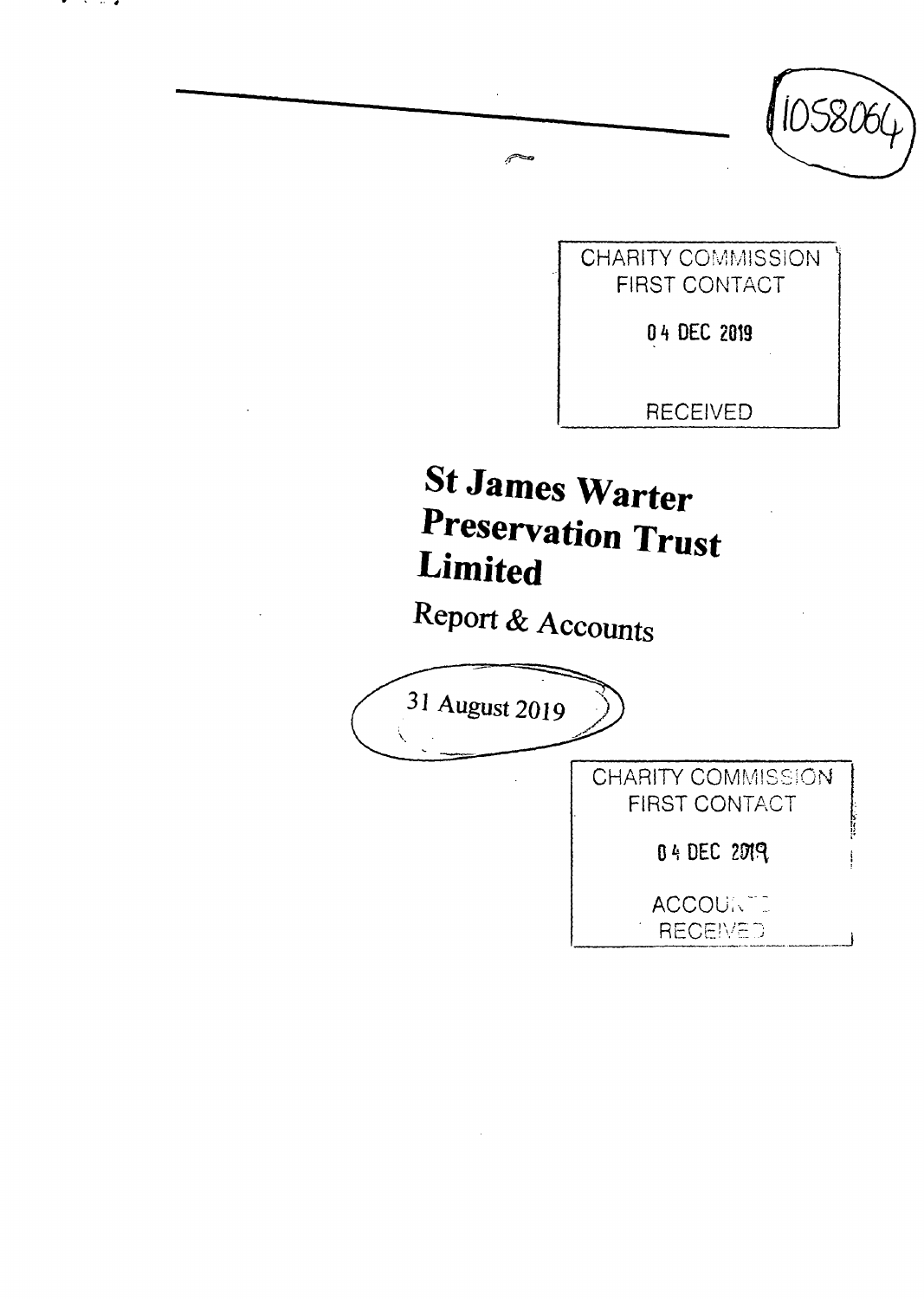# **St James Warter Preservation Trust Limited**

## REPORT OF THE TRUSTEES for the year ended 31 August 2019

The Trustees are pleased to present their report together with the financial statements of the Charity for the year ending 31 August 2019.

## REFERENCE AND ADMINISTRATIVE DETAILS

Charity Number 1058064 Company Number 3239759

## DIRECTORS AND TRUSTEES

Rose Horspool - Chair Robin Horspool Richard Frostick (retiring 1 October 2019) Heather Stanford Joan Straker John Ward

## **SECRETARY**

Robin Horspool

### BANKERS

Barclays Bank plc Pocklington Branch York Area Group of Branches

### REGISTERED OFFICE

St James Warter Preservation Trust The Old Chapel North Dalton Y025 9XA

### ENQUIRIES ABOUT THE TRUST SHOULD BE ADDRESSED TO

Rose Horspool The Old Chapel North Dalton Y025 9XA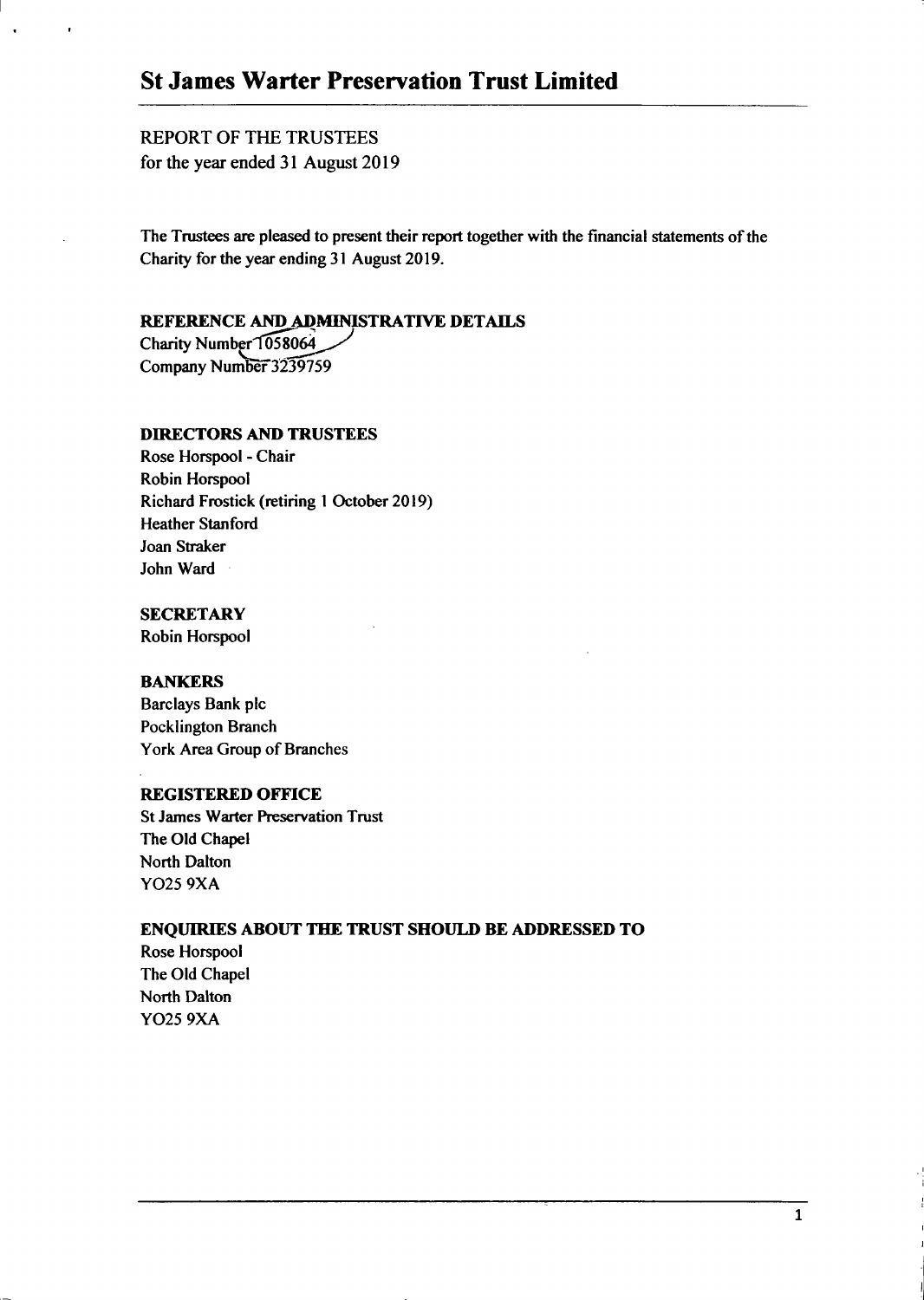### **OBJECTIVES, ACTIVITIES AND ACHIEVEMENTS**

**St James Warter Preservation Trust was established to preserve, for the benefit of the people of the locality, the historical, architectural, constructional and cultural heritage of the Yorkshire Wolds. At the beginning of 1999 the trust acquired the redundant church of St James's Warter and the greater part of the surrounding churchyard. It is the Trust's aim to conserve the structure and to involve the local community in its use for appropriate secular events. The trust has no plans to acquire any further properties.** 

**The building restoration project funded by the Heritage Lottery Fund and LEADER+ [European Rural Development Funding], ended in autumn 2008. The former church can now be considered as a centre for heritage information for the Wolds. In November 2010 an additional grant was awarded to the Trust by Leader+ under the Rural Development Program for England to enable the restoration and display of St James's mausoleum stained glass and to enable additional community activities. This restoration is now complete and the glass is now available to view.** 

**The trust's current activities are funded only by public donations and from building hire fees where these can be obtained. The trust has no employees, the trustees act as the officers and volunteer managers of the centre. They receive no remuneration from the Company. The future of the centre will be dependent on its ability to raise public donations and hire fees to cover the heritage centres basic annual running costs.** 

During the year, the building has been used for a great range of activities including concerts, **lectures and exhibitions providing income to meet the running costs. The village school has continued to use the building for end of term gatherings and other events. Various organisations have held meetings at the church and a series of educational activities were organised for secondary and primary school pupils from Hull and the East Riding. In addition the Church has been open for a number of weekends over the summer with volunteers providing refreshments and information about the Wolds to visitors.** 

### *STRUCTURE, GOVERNANCE AND MANAGEMENT*

### *Governing Document*

**The St James Warter Preservation Trust Limited is a company limited by guarantee governed by its Memorandum and Articles of Association dated 19 August 1996. It is registered as a charity with the Charity Commission. Anyone can become a member of the Company and there are currently 5 members, each of whom agree to contribute £1 in the event of the charity winding up.** 

### *Appointment of trustees*

**As set out in the Articles of Association the chair of the Trustees is nominated by the Trustees. New Trustees are appointed under the terms of the Trust Deed and by the invitation of the existing Trustees.**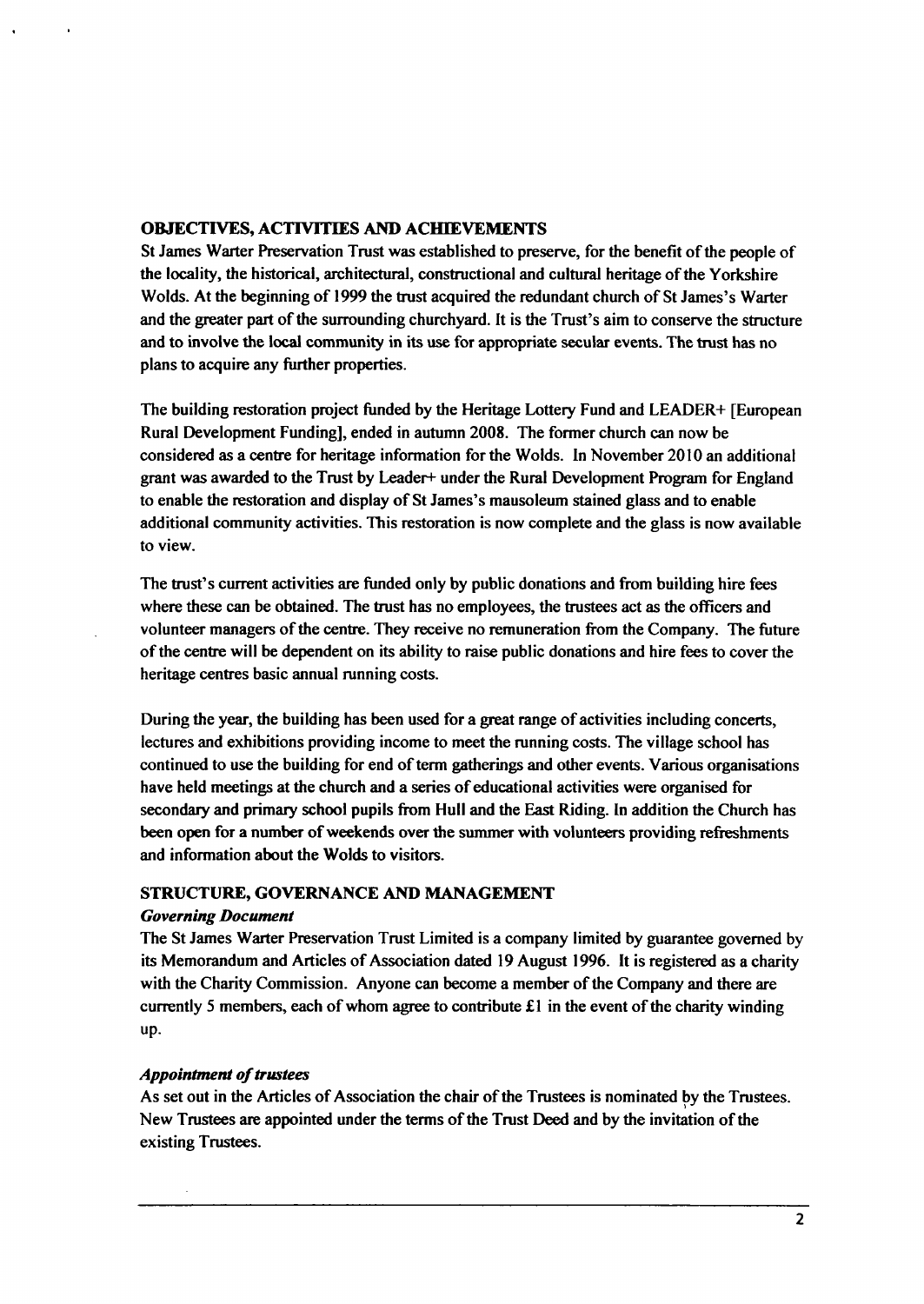## *Trustee induction and training*

New Trustees are briefed on their legal obligations under charity and company law, the content of the Memorandum and Articles of Association, the activities of the Trustees and their decision making processes, the business plan and recent financial performance of the charity.

## *Organisation*

The Board of the Trustees, which can have up to 15 members, administers the charity. The full board meets at least three times each year. During the year, sub-committees meet from time to time to supervise and approve the management of the charitable activities.

## *Risk management*

The Trustees have considered and identified the major risks to which the Trust is exposed. The risks have been prioritised in terms of potential impact and the likelihood of occurrence, and means have been identified for mitigating the risks.

## **FINANCIAL REVIEW**

During the year the Charity received donations of £1,512 (2018 - £2,380) and generated £680 (2018 - £650) from its community activities. Grant income of £nil was received in the year (2018 -£nil). In the year £24,719 (2018-£24,266) was expended on charitable activities relating to the operation of the building and community related activities, including non-cash depreciation of the building of  $£$  22,554 (2018-£22,654).

At 31 August 2019 the Restricted Fund amounted to £278,792 (2018 - £301,319) and the unrestricted fund to nil (2018 - £nil). Net cash resources have increased to £ 8,135 (2018 - £8,108).

## *Investment powers and policy*

Under the Memorandum and Articles of Association, the Charity has the power to invest in any way the Trustees wish. The Trustees have regard to the liquidity requirements of the St James's Warter and to the reserves policy. At the year end all funds were held in cash.

## *Reserves policy*

The Trustees have established the level of reserves (that is those funds that are freely available) that the Charity ought to have. Reserves are needed to meet the cost of unexpected emergency repairs to St James's Warter. The Trustees consider that the level of cash reserves as at 31 August 2019 of £8,135 (2018 - £8,108) to be adequate for this purpose. The Trustees fundraising strategy is to raise sums to maintain the reserves at a similar level.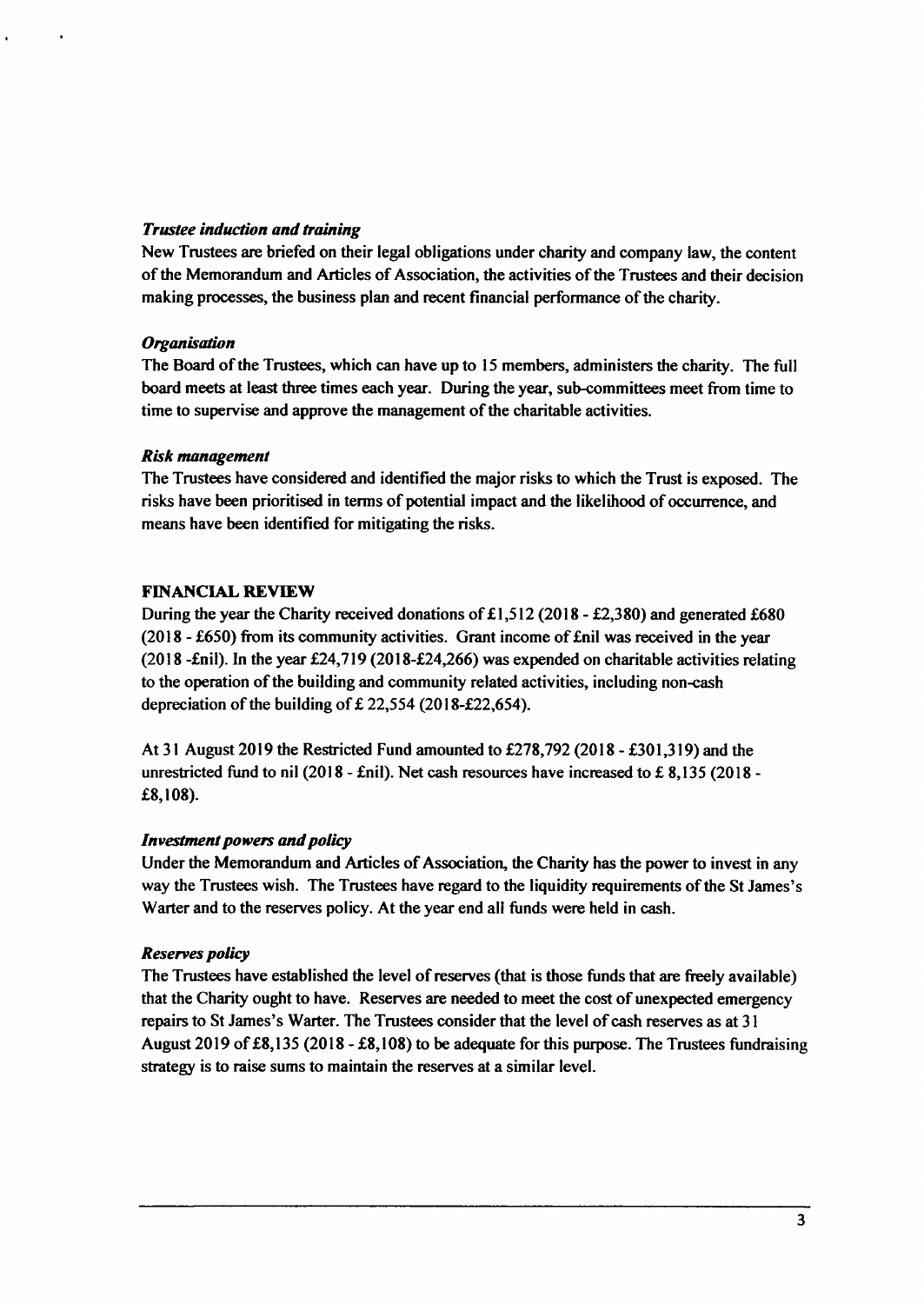## **PLANS FOR FUTURE PERIODS**

Following the completion of the restoration of St James's Warter, the Trust continues making use of the building to run a programme of community meetings, to stage arts based events, and to promote the heritage of the Yorkshire Wolds.

## **MEMBERS**

The members of the company are the serving Trustees and Directors.

## **TRUSTEES' RESPONSIBILITIES IN RELATION TO THE FINANCIAL STATEMENTS**

Company law requires the Trustees to prepare financial statements that give a true and fair view of the state of affairs of the Charity at the end of the financial year and of its surplus or deficit for the financial year. In doing so the Trustees are required to:

- Select suitable account policies and then apply them consistently;
- Make sound judgements and estimates that are reasonable and prudent; and
- Prepare the financial statements on the going concern basis unless it is inappropriate to presume that the Charity will continue in business.

The Trustees are responsible for maintaining proper accounting records which disclose with reasonable accuracy at any time the financial position of the Charity and enables them to ensure that the financial statements comply with the Companies Act 1985. The Trustees are also responsible for safeguarding the assets of the Charity and hence for taking reasonable steps for the prevention and detection of fraud and other irregularities.

By order of the Trustees

Rox Hosport\_

Rose Horspool (Chair) Date 1<sup>st</sup> December 2019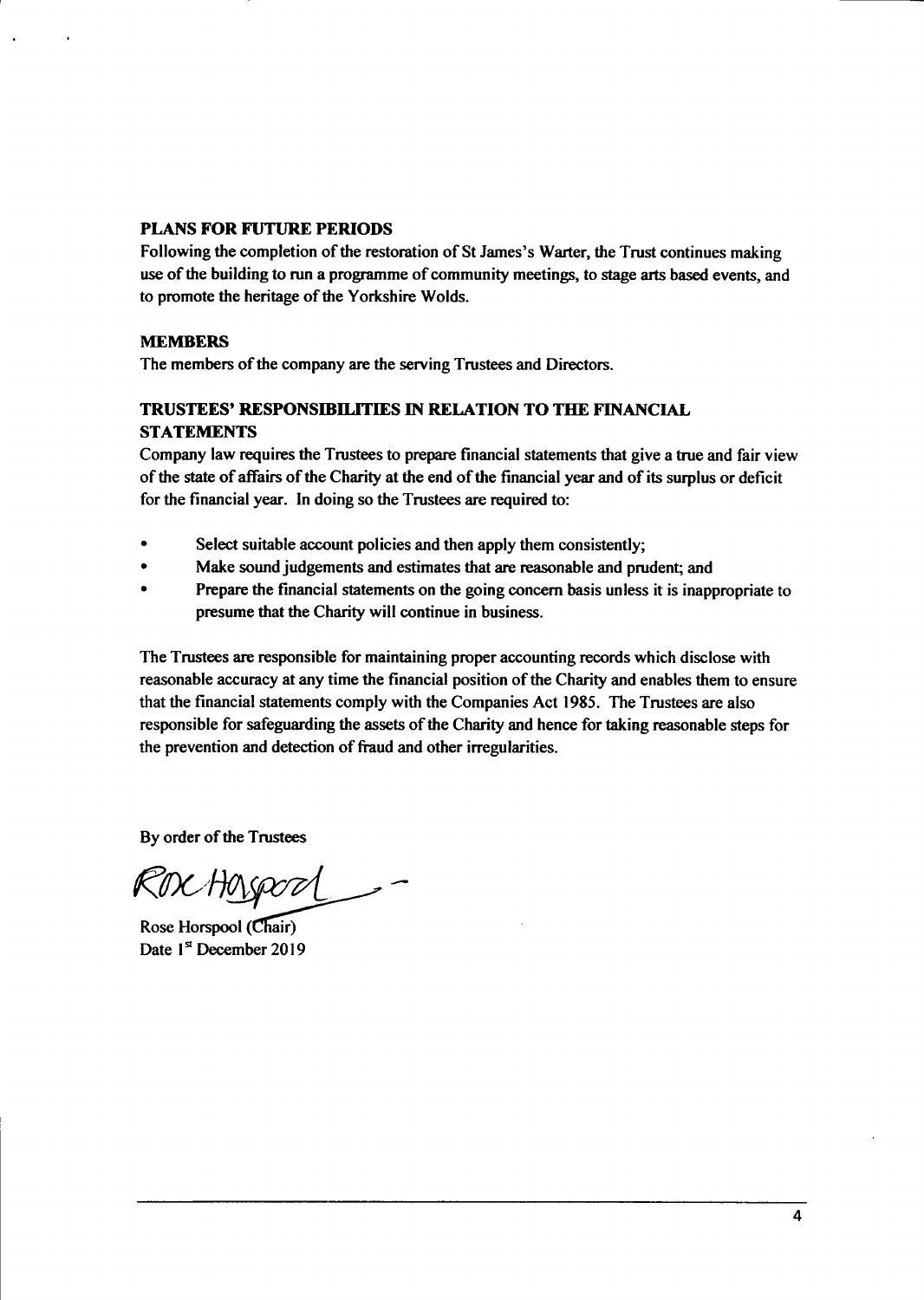$\ddot{\phantom{a}}$ 

 $\ddot{\phantom{0}}$ 

## STATEMENT OF FINANCAL ACTIVITIES (INCLUDING INCOME AND EXPENDITURE ACCOUNT) for the year ended 31 August 2019

|                                                                                       |              | 2019<br><b>Restricted</b> | 2018<br><b>Restricted</b> |
|---------------------------------------------------------------------------------------|--------------|---------------------------|---------------------------|
|                                                                                       |              | Fund                      | Fund                      |
| <b>INCOME AND EXPENDITURE</b>                                                         | <b>Notes</b> | £                         | £                         |
| <b>INCOMING RESOURCES FROM GENERATED</b><br><b>FUNDS</b>                              |              |                           |                           |
| Voluntary income:                                                                     |              |                           |                           |
| Grant income                                                                          |              |                           |                           |
| Donations                                                                             |              | 1,512                     | 2,380                     |
| <b>INCOMING RESOURCES FROM</b><br><b>CHARITABLE ACTIVITIES</b>                        |              |                           |                           |
| Operating income - Community activities                                               |              | 680                       | 650                       |
| <b>TOTAL INCOMING RESOURCES</b>                                                       |              | 2,192                     | 3,030                     |
| <b>RESOURCES EXPENDED</b>                                                             |              |                           |                           |
| Charitable activities – operation of building and<br>community activities             | 4            | 24,704                    | 24,251                    |
| Governance costs                                                                      | 4            | 15                        | 15                        |
| <b>TOTAL RESOURCES EXPENDED</b>                                                       |              | 24,719                    | 24,266                    |
| NET (OUTGOING)/INCOMING RESOURCES<br>FOR THE YEAR AND NET MOVEMENT IN<br><b>FUNDS</b> |              | (22, 527)                 | (21, 236)                 |
| <b>RECONCILIATION OF FUNDS</b>                                                        |              |                           |                           |
| Total funds brought forward                                                           | 8            | 301,319                   | 322,555                   |
| <b>TOTAL FUNDS CARRIED FORWARD</b>                                                    | 8            | 278,792                   | 301,319                   |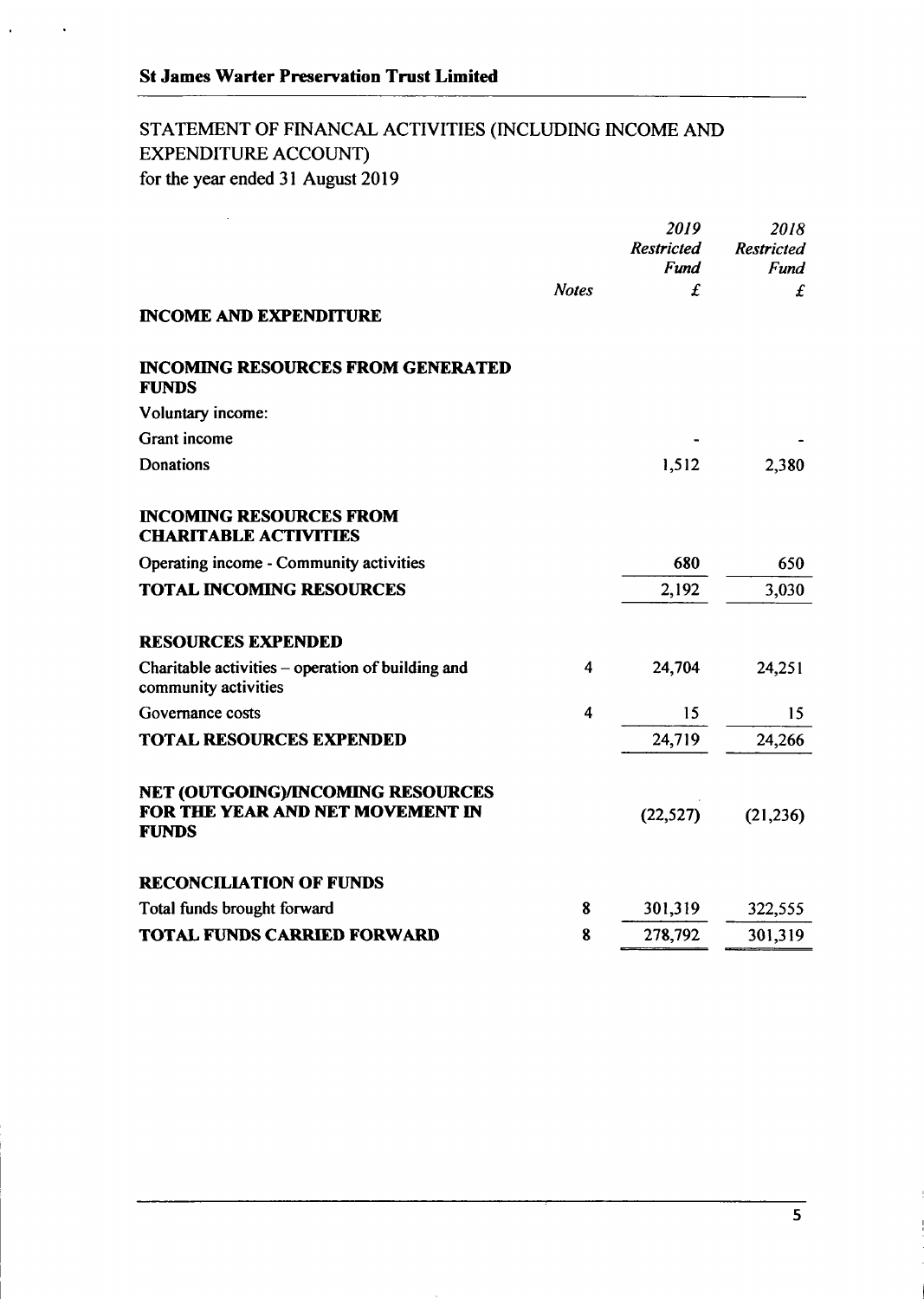# STATEMENT OF CASH FLOWS

at 31 August 2019

|                                          |              | 2019<br><b>Restricted</b><br>Fund | 2018<br><b>Restricted</b><br>Fund |
|------------------------------------------|--------------|-----------------------------------|-----------------------------------|
|                                          | <b>Notes</b> | £                                 | £                                 |
| <b>FIXED ASSETS</b>                      |              |                                   |                                   |
| Tangible fixed assets                    | $\mathbf{2}$ | 270,657                           | 293,211                           |
| <b>CURRENT ASSETS</b>                    |              |                                   |                                   |
| Debtors – insurance prepayments          |              |                                   |                                   |
| Cash at bank                             |              | 8,135                             | 8,108                             |
|                                          |              | 8,135                             | 8,108                             |
| <b>CREDITORS (AMOUNTS DUE WITHIN ONE</b> |              |                                   |                                   |
| YEAR)                                    |              |                                   |                                   |
| Accruals                                 | 7            |                                   |                                   |
| <b>NET CURRENT ASSETS</b>                |              | 8,135                             | 8,108                             |
| <b>TOTAL ASSETS LESS LIABILITIES</b>     |              | 278,792                           | 301,319                           |
| <b>UNRESTRICTED FUND</b>                 | 8            |                                   |                                   |
| <b>RESTRICTED FUND</b>                   | 8            | 278,792                           | 301,319                           |
| <b>TOTAL CHARITY FUNDS</b>               | 8            | 278,792                           | 301,319                           |

### **STATEMENTS**

- a) For the year ending 31 August 2019 the company was entitled to exemption under section 480 of the Companies Act 2006.
- b) The members have not required the company to obtain an audit in accordance with section 476 of the Companies Act 2006.
- c) The directors acknowledge their responsibilities for

ensuring that the company keeps proper accounting records which comply with section 386; and preparing financial statements which give a true and fair view of the state of affairs of the company as at the end of the financial year and of its profit or loss for the financial year, in accordance with the requirements of section 993, and which otherwise comply with the requirements ofthe Companies Act relating to financial statements, so far as applicable to the company.

d) These financial statements have been prepared in accordance with the provisions applicable to the small companies regime.

Approved by the Board of Directors

Rore Hosport Rose Horspool (Chair) Date 1st December 2019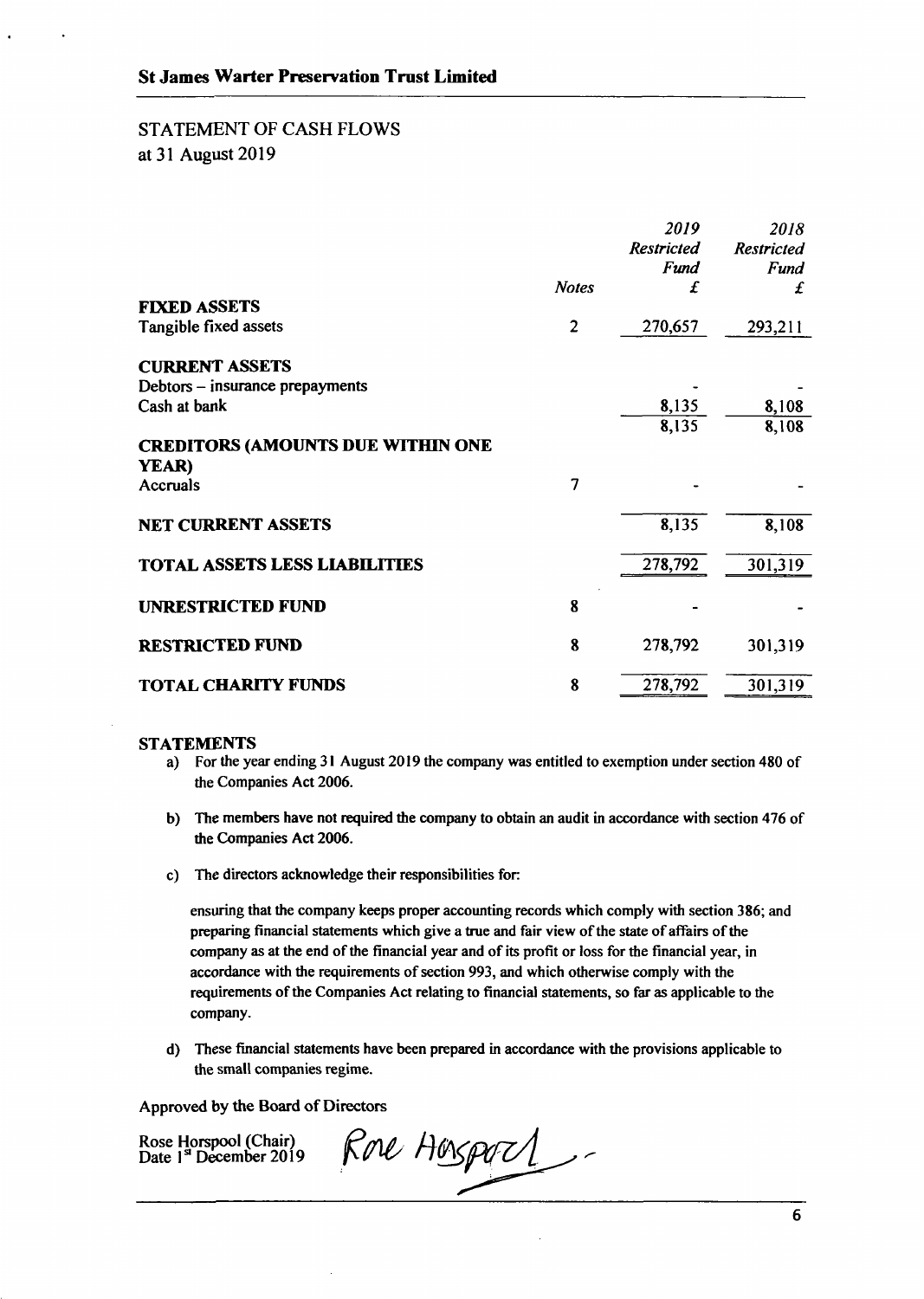## STATEMENT OF CASH FLOWS at 31 August 2019

l,

|                                                                                           |                      | 2019    | 2018       |
|-------------------------------------------------------------------------------------------|----------------------|---------|------------|
| NET INCOMING(OUTGOING) CASH<br><b>RESOURCES</b>                                           | <b>Notes</b><br>3(a) | £<br>27 | £<br>1,418 |
| <b>CAPITAL EXPENDITURE</b><br>Payments to acquire tangible fixed assets                   |                      |         |            |
| <b>MANAGEMENT OF LIQUID RESOURCES</b><br>Disposal of investments held as liquid resources |                      |         |            |
| <b>FINANCING</b><br>Repayment of long term loans                                          |                      |         |            |
| <b>INCREASE/(DECREASE) IN CASH IN THE</b><br><b>YEAR</b>                                  |                      | 27      | 1,418      |
| <b>MOVEMENT IN NET FUNDS</b><br>Increase/(Decrease) in cash in the year                   |                      | 27      | 1,418      |
| <b>CHANGE IN NET FUNDS ARISING FROM</b><br><b>CASH FLOWS</b>                              |                      | 27      | 1,418      |
| NET FUNDS AT 1 SEPTEMBER                                                                  |                      | 8,108   | 6,690      |
| <b>NET FUNDS AT 31 AUGUST</b>                                                             | 3(b)                 | 8,135   | 8,108      |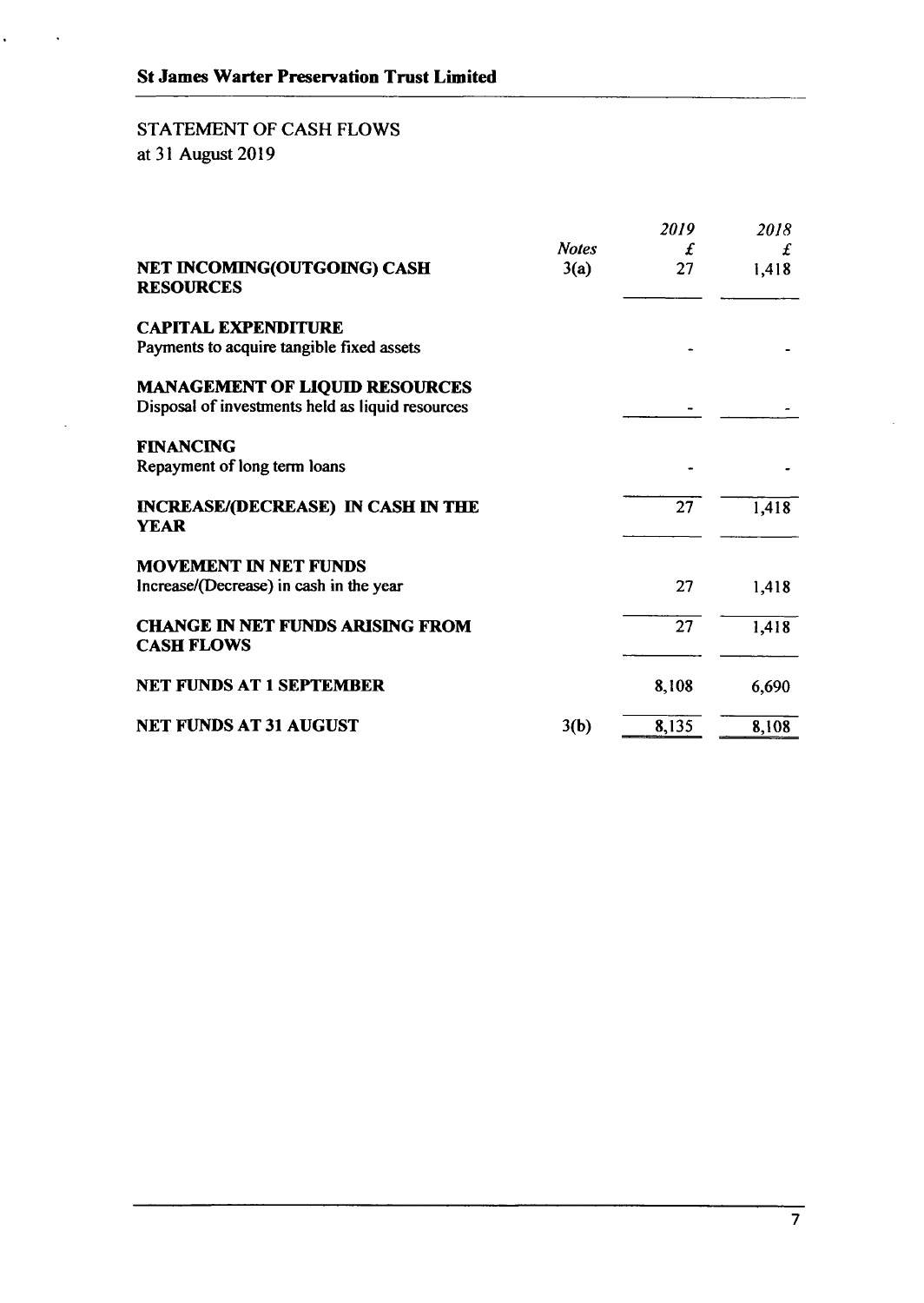## NOTES TO THE ACCOUNTS

31 August 2019

### *1. ACCOUNTING POLICIES*

### *Accounting convention*

The accounts are prepared under the historical cost convention and in accordance with applicable accounting standards and in accordance with the Statement of Recommended Practice, Accounting and Reporting by Charities.

### *Grants receivable*

In accordance with the requirements of the Charity Commission all Grants receivable, whether restricted for capital expenditure or otherwise, are recognised when receivable within the current accounting period. All grants are credited to the statement of financial activities.

### *Resources expended*

Expenditure is recognised when a liability is incurred. Contractual arrangements are recognised as goods and services are supplied.

### *Tangible fixed assets*

All tangible fixed assets are capitalised at cost.

### **Depreciation**

Depreciation is provided on all tangible fixed assets at rates calculated to write off the cost, less estimated residual value based on prices prevailing at the date of acquisition, of each asset evenly over its expected useful life as follows:

| Freehold property   | $-20$ years |
|---------------------|-------------|
| Plant and equipment | $-4$ years  |
| Computer equipment  | $-3$ years  |

The carrying values of tangible fixed assets are reviewed for impairment if events or changes in circumstances indicate the carrying value may not be reasonable.

### *Investments*

Investments are stated at market value. Changes in the market value of investments are recorded in the income and expenditure accounts.

#### *Taxation*

The Trust is a registered Charity and consequently has no liability to corporation tax. *The Trust is a registered Charity and consequently has no liability to corporation tax.* 

### **Restricted funds**

The Trust has a restricted fund to account for situations where a donor, or grant provider requires that donation or grant to be spent on a particular purpose or where funds have been raised for a specific purpose.

#### *Volunteers and donated services and facilities*

The value of services provided by volunteers is not incorporated into these financial statements.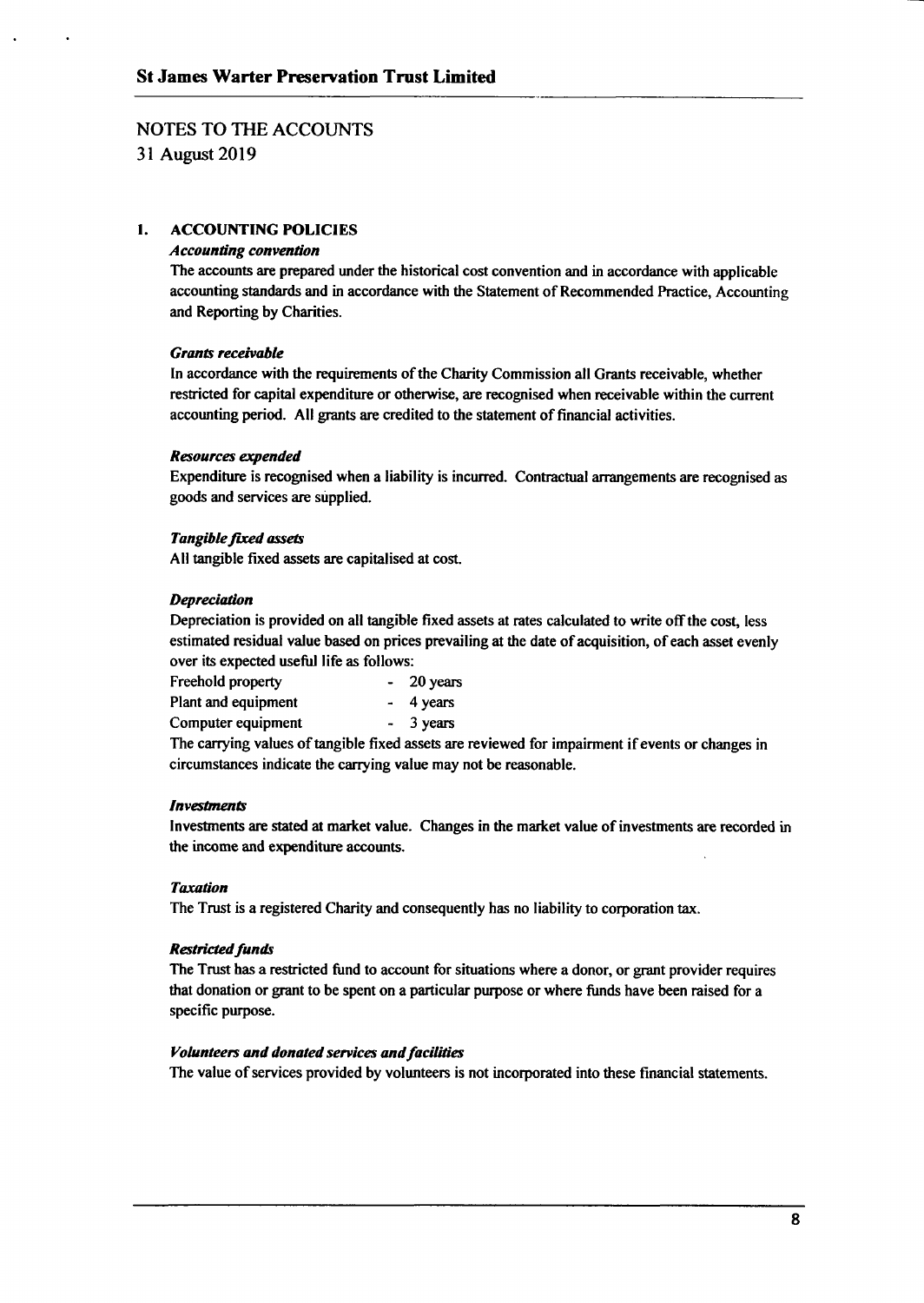NOTES TO THE ACCOUNTS 31 August 2019

## **2. TANGIBLE FTXED ASSETS**

| Freehold        | Plant and |              |
|-----------------|-----------|--------------|
| <b>Property</b> | Equipment | <b>Total</b> |
| £               | £         | £            |
|                 |           |              |
| 500,372         | 13,991    | 514,363      |
|                 |           |              |
| 500,372         | 13,991    | 514,363      |
|                 |           |              |
| 207,161         | 13,991    | 221,152      |
| 22,554          |           | 22,554       |
| 229,715         | 13,991    | 243,706      |
|                 |           |              |
| 270,657         | $\bf{0}$  | 270,657      |
|                 |           | 293,211      |
|                 | 293,211   | $\bf{0}$     |

Freehold property represents building conservation and restoration work completed on St James's Church Warter. Costs are depreciated over 20 years, their anticipated useful life from the date of completion of building works. The property was originally acquired for £1.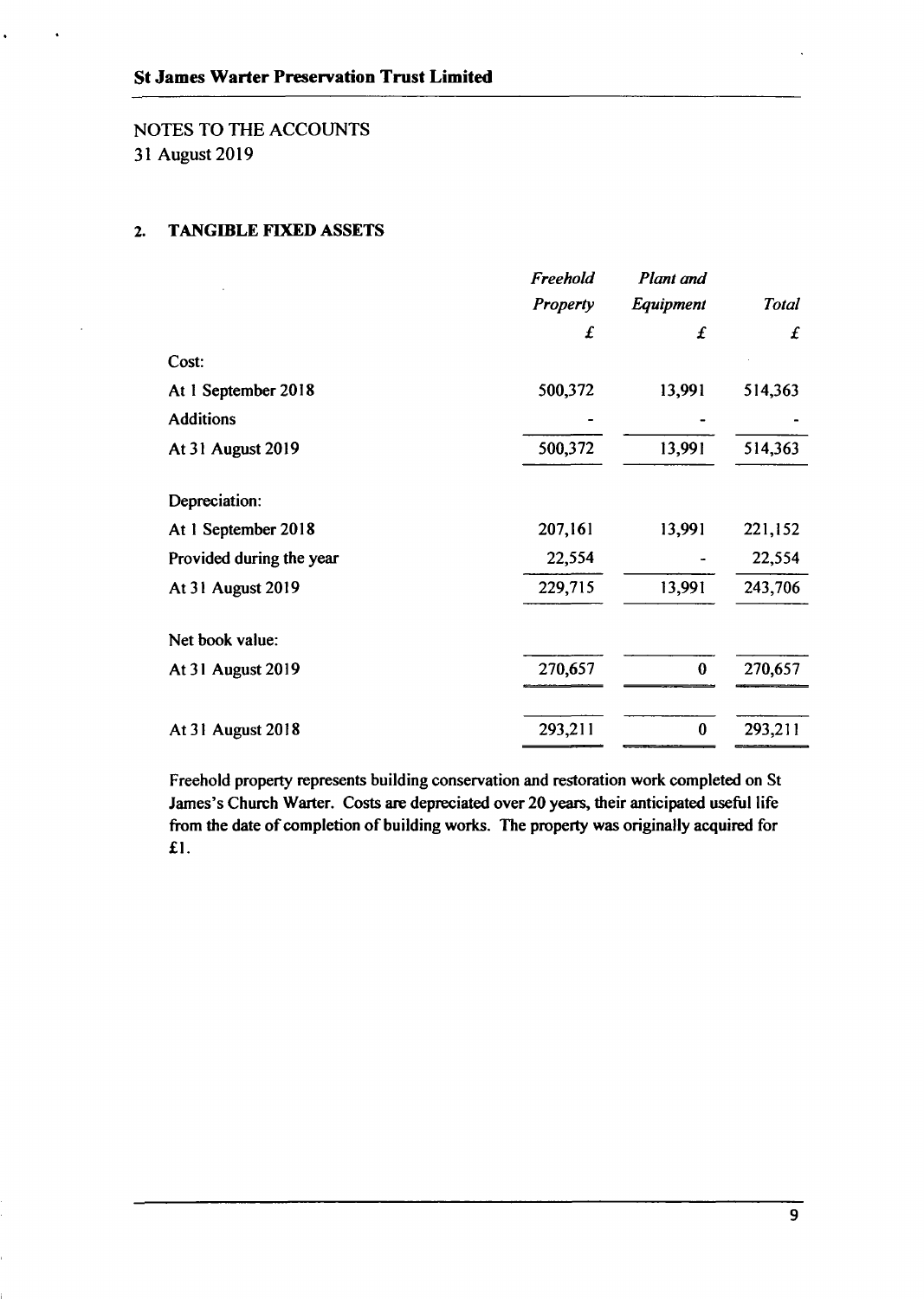## NOTES TO THE ACCOUNTS 31 August 2019

## **3. NOTES TO THE STATEMENT OF CASH FLOW**

(a) Reconciliation of (outgoing)/incoming resources to net cash flows

|                                        | 2019      | 2018      |
|----------------------------------------|-----------|-----------|
|                                        | £         | ±         |
| (Outgoing)/incoming resources          | (22, 527) | (21, 236) |
| Depreciation                           | 22,554    | 22,654    |
| (Increase)/decrease in debtors         | 0         | $\Omega$  |
| Increase/(decrease) in creditors       | $\bf{0}$  | 0         |
| Net incoming/(outgoing) cash resources | 27        | 1,418     |

(b) Analysis of net funds

i,

|              | At 1                     |           | At 31         |
|--------------|--------------------------|-----------|---------------|
|              | September                | Cash flow | <b>August</b> |
|              | 2018                     |           | 2019          |
|              | £                        | £         | £             |
| Cash at bank | 8,108                    | 27        | 8,135         |
| Loans        | $\overline{\phantom{a}}$ | -         | -             |
| Net funds    | 8,108                    | 27        | 8,135         |

#### **TOTAL RESOURCES EXPENDED**   $\overline{4}$ .

|                                 | Charitable        | Governance            | 2019   | 2018   |  |              |
|---------------------------------|-------------------|-----------------------|--------|--------|--|--------------|
|                                 | <i>activities</i> | <b>Total</b><br>costs |        |        |  | <b>Total</b> |
|                                 | £                 | £                     | £      | £      |  |              |
| Staff and volunteer costs       |                   |                       |        |        |  |              |
| Community activities            |                   |                       |        |        |  |              |
| <b>Grant funded restoration</b> |                   |                       |        |        |  |              |
| Repairs                         | 298               |                       | 298    | 390    |  |              |
| Depreciation                    | 22,554            |                       | 22,554 | 22,654 |  |              |
| Companies house and bank        |                   | 15                    | 15     | 15     |  |              |
| fees                            |                   |                       |        |        |  |              |
| Light, water and heat           | 1,612             |                       | 1,612  | 1,087  |  |              |
| Insurance                       | 240               |                       | 240    | 120    |  |              |
| Total resources expended        | 24,704            | 15                    | 24,719 | 24,266 |  |              |